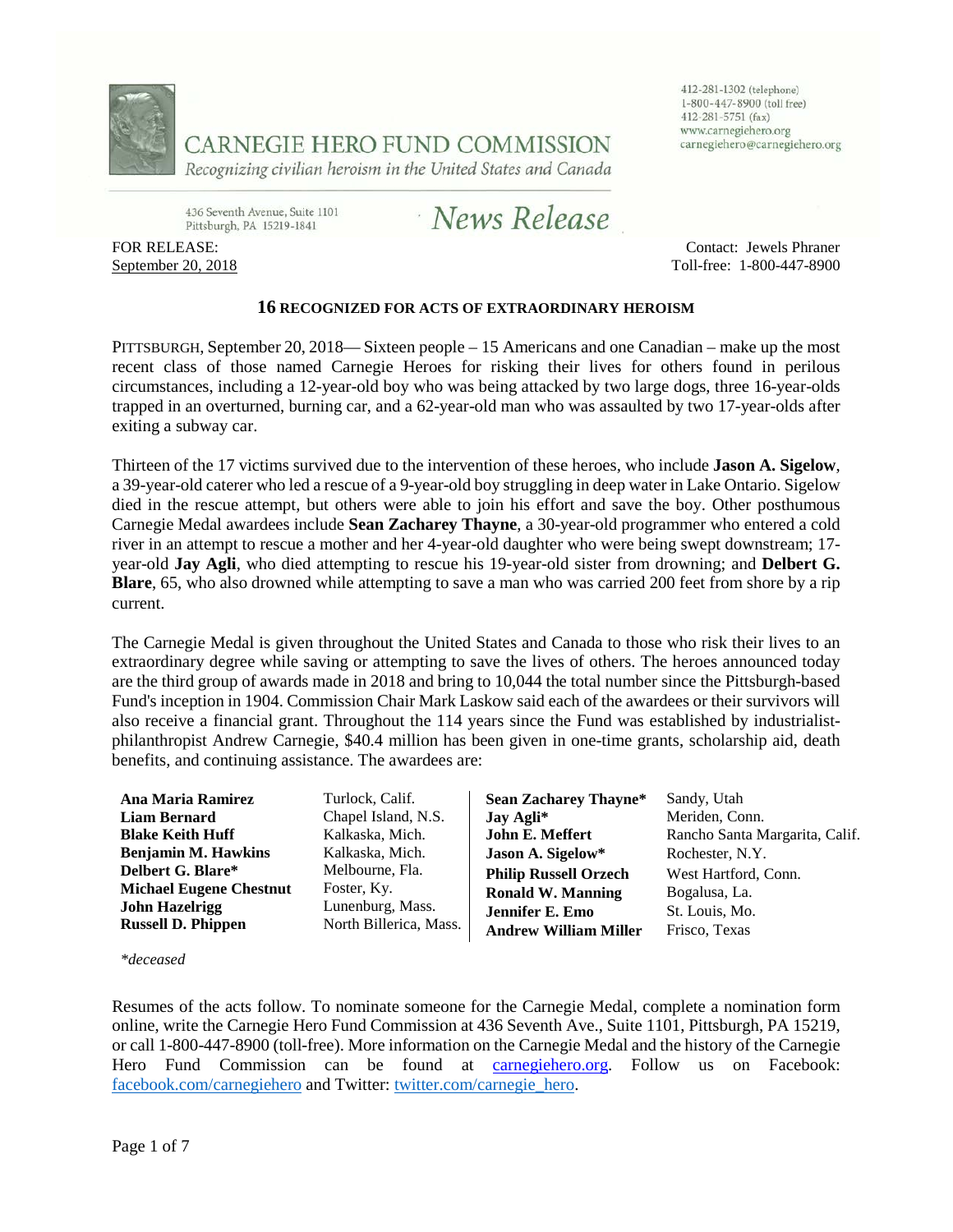#### **ANA MARIA RAMIREZ** Turlock, California

Ana Maria Ramirez rescued Jose J. Ramos from attacking dogs, Turlock, California, April 18, 2017. Jose, 12, was walking his family's dog on a leash in a suburban neighborhood when two, 65-pound pit bulls, a male and a female, approached and began to attack his dog. During the attack, Jose and his dog were bitten, and he was unable to release his grip on his dog's leash. Ramirez, 47, receptionist, was driving by and witnessed the attack. She stopped at the scene and, concerned that Jose would be pulled to the ground in the struggle to control and protect his dog, Ramirez blew the car's horn. She exited the car, approached, and shouted at the pit bulls. The female pit bull moved away, but the male continued its attack on Jose and his dog. Ramirez returned to her car and, retrieving part of a child's booster seat, approached the male pit bull, and struck it. The dog bit her wrist and forearm and held on. Ramirez struck the dog again with the booster seat, and the dog released her. Both pit bulls fled the scene. Jose was treated for a bite wound to his finger, contusions, and lacerations. He recovered. Ramirez was treated for a bite wound to her wrist and forearm and lacerations to her arm. She also recovered. 89178-10029

## **LIAM BERNARD**

Chapel Island, Nova Scotia

Liam Bernard helped to save Ralph E. Chrisman from burning, Melford, Nova Scotia, September 16, 2016. Chrisman, 68, was the driver of a pickup truck that, following a rural highway accident, came to rest in a ditch at an angle. Chrisman remained in his seat, his legs pinned, as smoke issued from the truck's engine compartment. Multiple people who stopped at the scene, including Bernard, 37, welder, tended to Chrisman's injured passenger and helped him to safety. After fire broke out in the truck's engine compartment, Bernard opened its front, passenger door and climbed fully inside the cab while a bystander held the door ajar. Bernard released Chrisman's seat belt and removed part of the dashboard in an effort to free Chrisman but was unsuccessful. Bernard exited the cab briefly and moved away from the truck as smoke and fire intensified, but hearing Chrisman call for help, Bernard returned to the truck and, despite advancing flames, fully reentered the truck's cab. Bernard grasped Chrisman's upper body, and as others held onto him and tugged, Bernard pulled Chrisman into the passenger seat and toward the door where others helped to remove him. Bernard also exited the cab, and the truck was shortly engulfed by flames. Chrisman, who was not burned, had a lengthy hospitalization for treatment of serious injuries. 89254-10030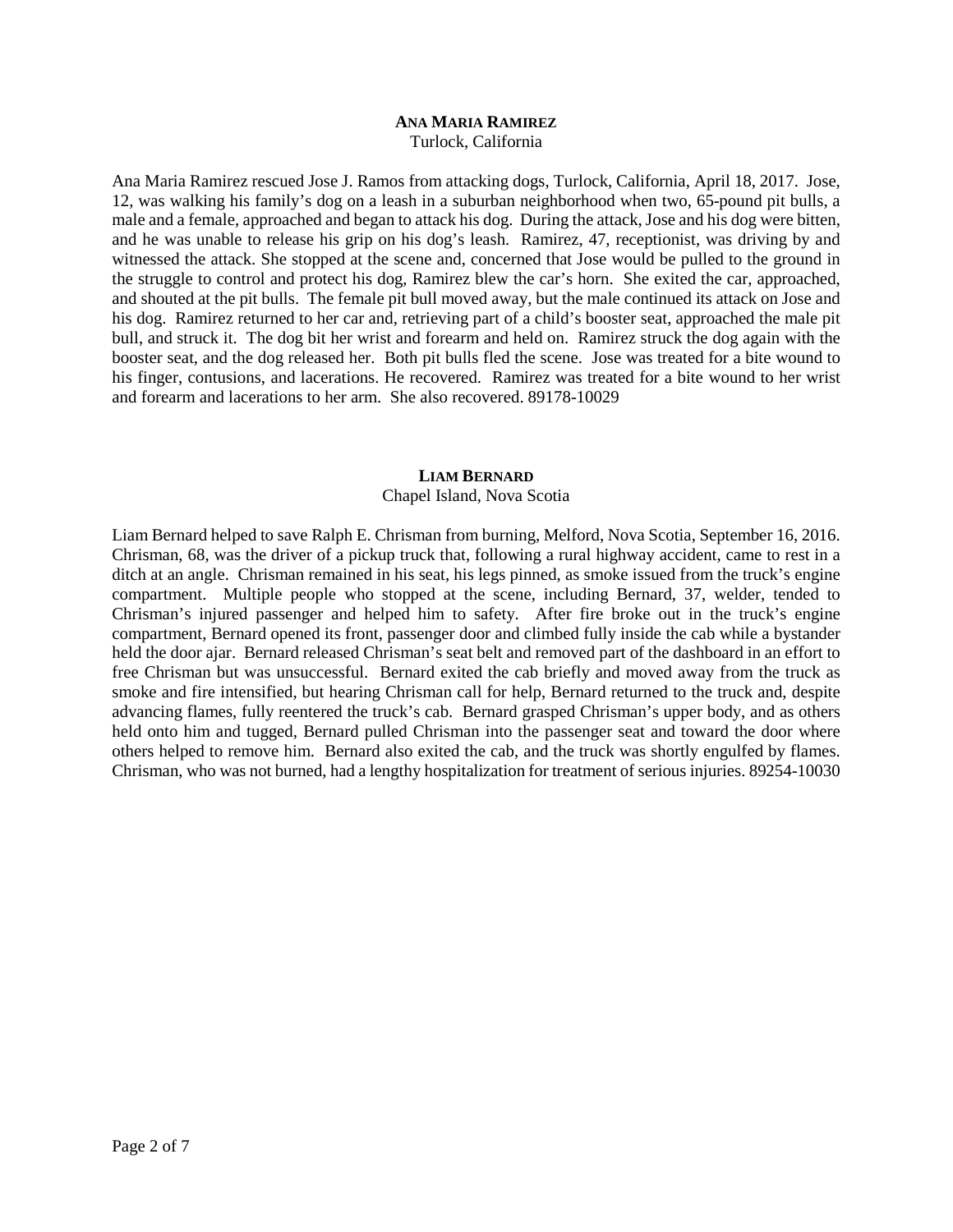## **BLAKE KEITH HUFF BENJAMIN M. HAWKINS** Kalkaska, Michigan

Blake Keith Huff and Benjamin M. Hawkins rescued Mary Jo Tester from burning, Kalkaska, Michigan, February 22, 2017. Tester, 50, a paraplegic, was in her home's living room when fire broke out and began to spread in that room. Tester called for help. Huff, 23, police sergeant, and Hawkins, 35, deputy sheriff, responded to the home after learning of the fire. Seeing flames through the living room window and black smoke issuing from the eaves, Huff and Hawkins entered the home. Huff crawled on his belly about 15 feet across the living room toward Tester, who was on the floor with flames nearby. Along the way he moved a recliner, which was on fire, from his path. Hawkins crawled inside behind Huff. Reaching Tester on the far side of the room amid nearby flames, Huff grasped Tester by the ankles and crawled backward, dragging her. Hawkins grasped Huff's pant leg and pulled and guided Huff, Tester in tow, to the door. Huff and Hawkins lifted Tester and carried her from the home. Tester, who suffered smoke inhalation and severe burns, died five days later. Huff and Hawkins were each treated at a hospital for smoke inhalation. They recovered. 88964-10031/88965-10032

# **DELBERT G. BLARE***, deceased* Melbourne, Florida

Delbert G. Blare died attempting to save Robert E. Shepard, Jr., from drowning, Melbourne Beach, Florida, October 14, 2017. Shepard, 61, was swimming in the Atlantic Ocean when a rip current carried him away from shore. He called for help. Blare, 65, retired gas company employee, was on the beach with his family when he heard Shepard's calls for assistance. As others made unsuccessful efforts to aid Shepard, Blare removed his shirt, shoes, and glasses, and ran a few steps into the ocean. Despite rough water conditions, Blare dived through the waves and swam toward Shepard, who was approximately 200 feet from shore. During the rescue effort, Blare submerged and was not seen for several minutes. Shepard ultimately reached wadable water where he was assisted by others to shore. Shortly, Blare was observed floating facedown in the ocean and was recovered from the water by a sheriff's deputy. Efforts were made to revive Blare, who was unresponsive, and he was taken to a hospital for treatment. Blare died the following day; his death due to drowning. 89442-10033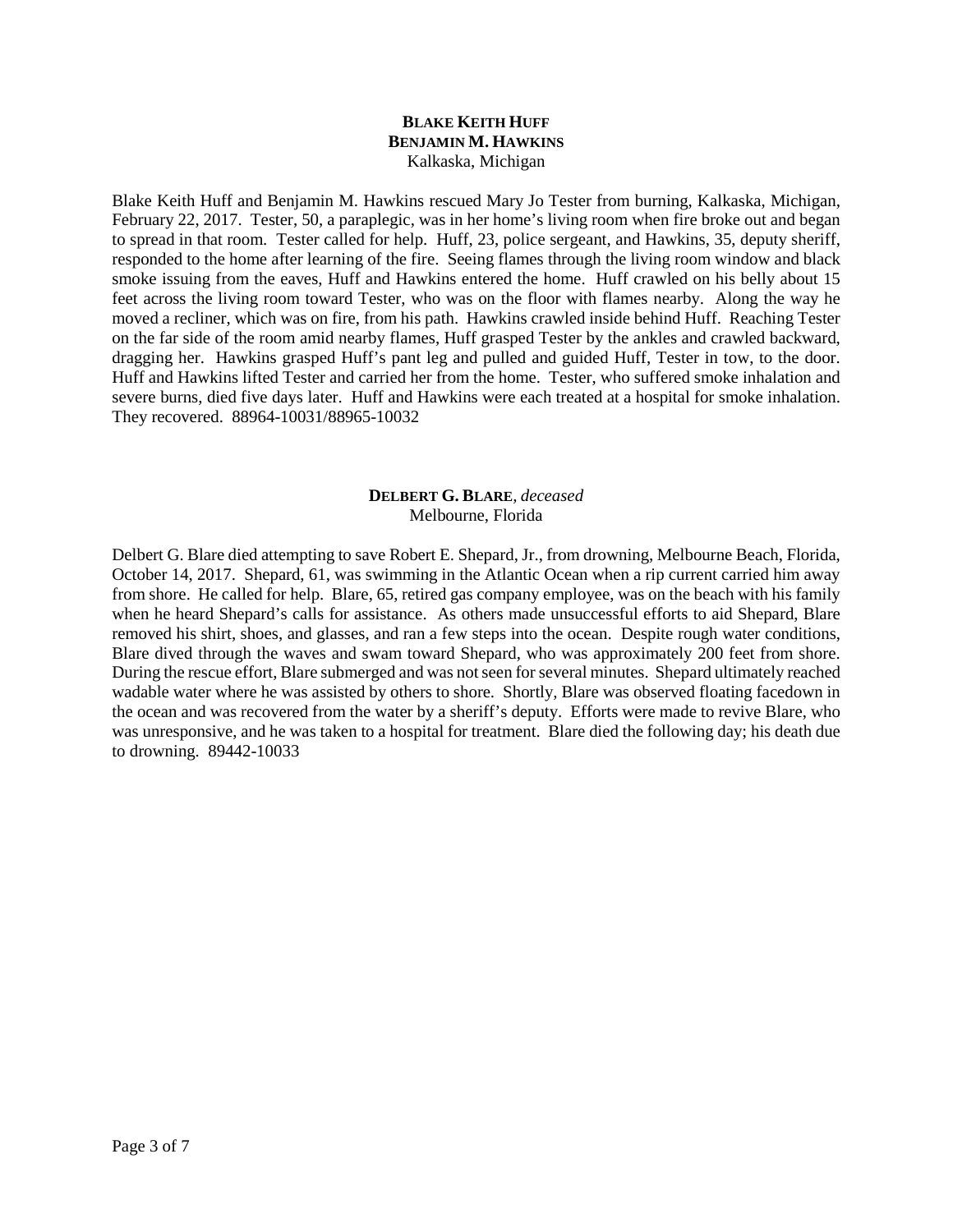#### **MICHAEL EUGENE CHESTNUT** Foster, Kentucky

Michael Eugene Chestnut saved John J. Keuper III, Chance E. Augenstein, and Maxwell R. Millbourn, from burning, Foster, Kentucky, August 24, 2017. Sixteen-year-olds John, Chance, and Maxwell were seat-belted inside a four-door sedan that had overturned and caught fire following a collision with a van on a narrow, country road. Coming upon the scene less than a minute later, Chestnut, 59, retired tractor-trailer driver, stopped and heard the semi-conscious teens moaning and calling for help. Chestnut ran to the sedan with a knife and a fire extinguisher and called 911 on his cell phone. Chestnut crawled through the driver's window and cut part of the seat belt that restrained John, who was upside-down in the driver's seat. He then handed the knife to John to cut another portion of the belt. Retrieving a second knife from his truck after the first broke, Chestnut grasped John, who had fallen from his seat, and dragged him from the vehicle. Chestnut then discharged the extinguisher to suppress flames burning on the underside of the engine compartment and issuing from the floorboard. Crawling into the sedan through the rear, passenger-side window, Chestnut cut Chance's seat belt and dragged the teen, who was nearly 100 pounds heavier and more than a foot taller than Chestnut, to safety. As the fire intensified, Chestnut returned to the sedan a third time and pulled Maxwell to safety. John was hospitalized for four days for treatment of broken bones and other injuries; he recovered. Chance and Maxwell were each hospitalized for several weeks for multiple broken bones and other serious injuries. The teens were not burned. 89376-10034

# **JOHN HAZELRIGG** Lunenburg, Massachusetts **RUSSELL D. PHIPPEN** North Billerica, Massachusetts

John Hazelrigg and Russell D. Phippen rescued Revath Than from drowning, Lowell, Massachusetts, January 3, 2018. At night, Than, 24, clung to a rock in the Merrimack River and called for help. Authorities, including police and fire departments, arrived shortly but initial efforts to rescue Than were unsuccessful. Hazelrigg, 52, state trooper, was piloting a police helicopter equipped with a searchlight that was dispatched solely to illuminate the dark river, which flowed swiftly and contained ice. The helicopter was not designed or equipped for rescue operations. Arriving at the scene, Hazelrigg and Phippen, 43, tactical flight officer, observed Than, who had been partially submerged in sub-freezing temperatures for more than 20 minutes, to be lethargic and determined that he required immediate assistance. Hazelrigg descended to water level near Than as Phippen, attached to the helicopter by a strap at an open door, positioned himself outside the cabin on a skid. With Than beyond Phippen's reach, Hazelrigg maneuvered the helicopter closer to him as Phippen moved to the other side of the cabin, opened another door, and again positioned himself on a skid. With the helicopter skimming the surface of the water, Phippen handed Than a life vest, grasped his arm, and pulled his upper body into the cabin. Unable to pull Than's entire body inside, Phippen held to Than and, with the helicopter's rear doors open, Hazelrigg flew to a nearby hospital. Than suffered hypothermia and a cut on his chin; he recovered. Phippen was sore and wet. 89614-10035/89615-10036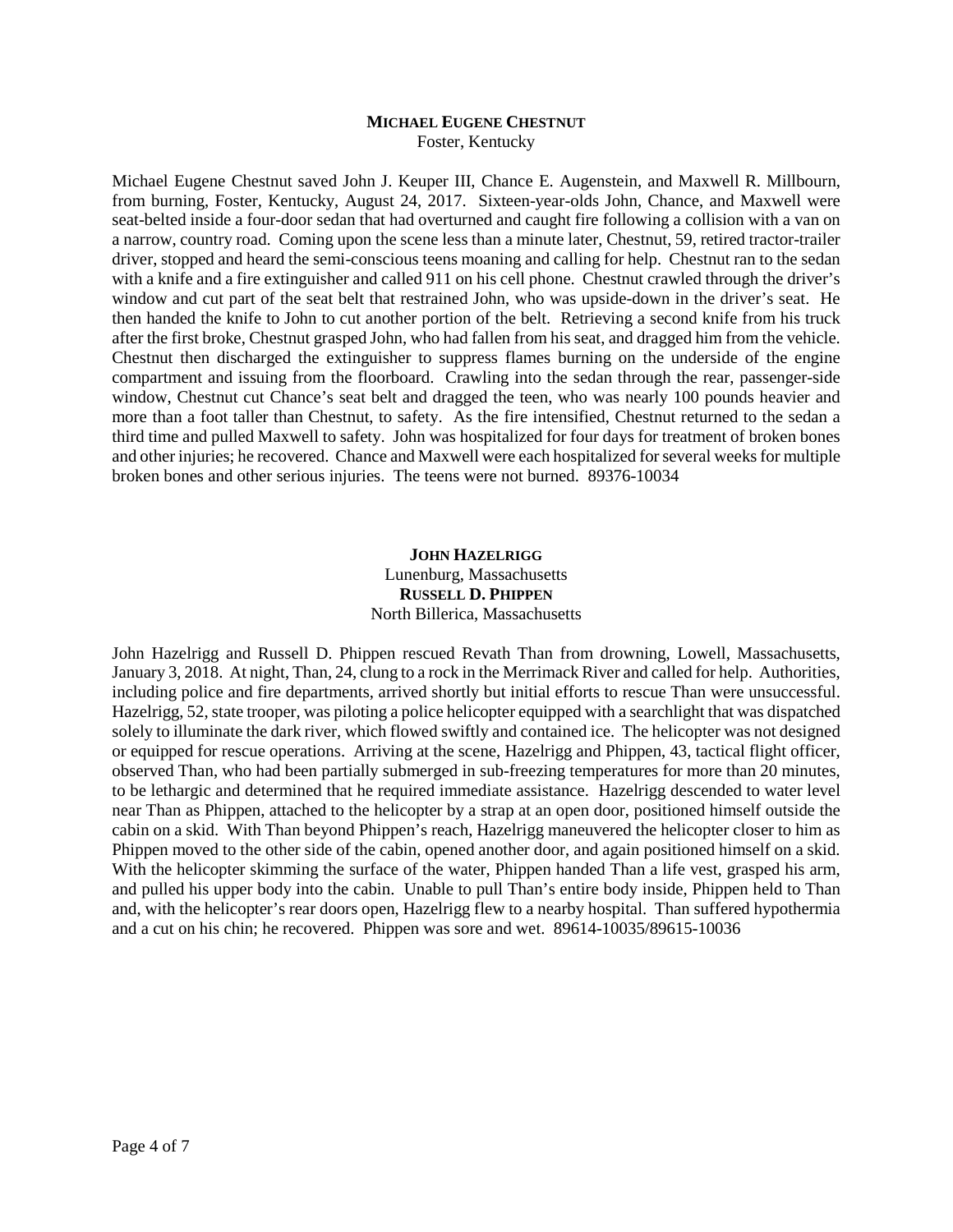## **SEAN ZACHAREY THAYNE***, deceased* Sandy, Utah

Sean Zacharey Thayne died attempting to save London Razo and Brenda N. De Dios from drowning, Provo, Utah, May 29, 2017. London, 4, and her mother, De Dios, 34, entered the cold, swift-flowing Provo River from a rocky bank adjacent a recreational trail at a county park. De Dios screamed as the powerful current swept her and London downstream, alerting Thayne, 30, programmer, and his family on the trail. Thayne ran about 500 feet on the trail along the bank, then entered the water, where he was seen a short distance from De Dios. The river carried De Dios and Thayne to a dam about 3 miles downstream, where they were removed from the water in critical condition. They were taken to a hospital, where both later died of drowning. Searchers located London's body the following morning, more than 1 mile from the scene; she had drowned. 89172-10037

# **JAY AGLI,** *deceased* Meriden, Connecticut

Jay Agli died attempting to save Kishana M. Rivera from drowning, Haddam, Connecticut, June 11, 2017. Rivera, 19, and a girl were struggling to swim back to a submerged sandbar in the cold, swift current of the Connecticut River at a state park. Rivera's family, including her brother, Jay, 17, high school student, were in knee-high water on the sandbar. While Rivera called for help, the other girl's stepfather swam to the girl and, with difficulty, took her to safety. Although Jay could not swim, he left the sandbar and began to move toward Rivera, attempting to reach her, but upon entering deeper water he submerged. Others, too, entered the river in an attempt to reach Rivera, who floated downstream to a point where those on a boat removed her from the water. Rivera, who swallowed water, was evaluated by paramedics at the scene and recovered. Authorities employed boats and divers to search the scene and located Jay's body two days later in 25-footdeep water in the vicinity of where he was last seen. He had drowned. 89191-10038

#### **JOHN E. MEFFERT** Rancho Santa Margarita, California

John E. Meffert saved Francis X. Pisano from burning, Irvine, California, June 30, 2017. Pisano, 62, was in a twin-engine plane that had taken off from a nearby airport when an engine problem caused the plane to lose altitude. Pisano was piloting the plane, his wife was in the passenger seat beside him. As Pisano turned back to the airport to make an emergency landing, the plane rapidly descended onto a multi-lane expressway, crashed, and burst into flames. Pisano's wife opened the door and stepped onto the wing, then remained at the plane as she made efforts to free Pisano from the wreckage. Meffert, 47, fire captain, who was off-duty and out of his jurisdiction, had been driving on the expressway when the front of his vehicle was struck by the plane as it flew past and crashed nearby. Meffert stopped and ran to the plane where he climbed onto the wing and aided Pisano's wife away from the plane. Despite flames several feet high on the wings, Meffert returned to the plane, stepped onto the wing a second time, and extended his upper body through the door to free Pisano's foot from the wreckage. Meffert grasped Pisano under the arms and pulled him from the plane. He then dragged Pisano to safety as the plane continued to burn. Pisano was transported to a hospital for treatment of fractured vertebrae and other injuries. He was not burned. 89211-10039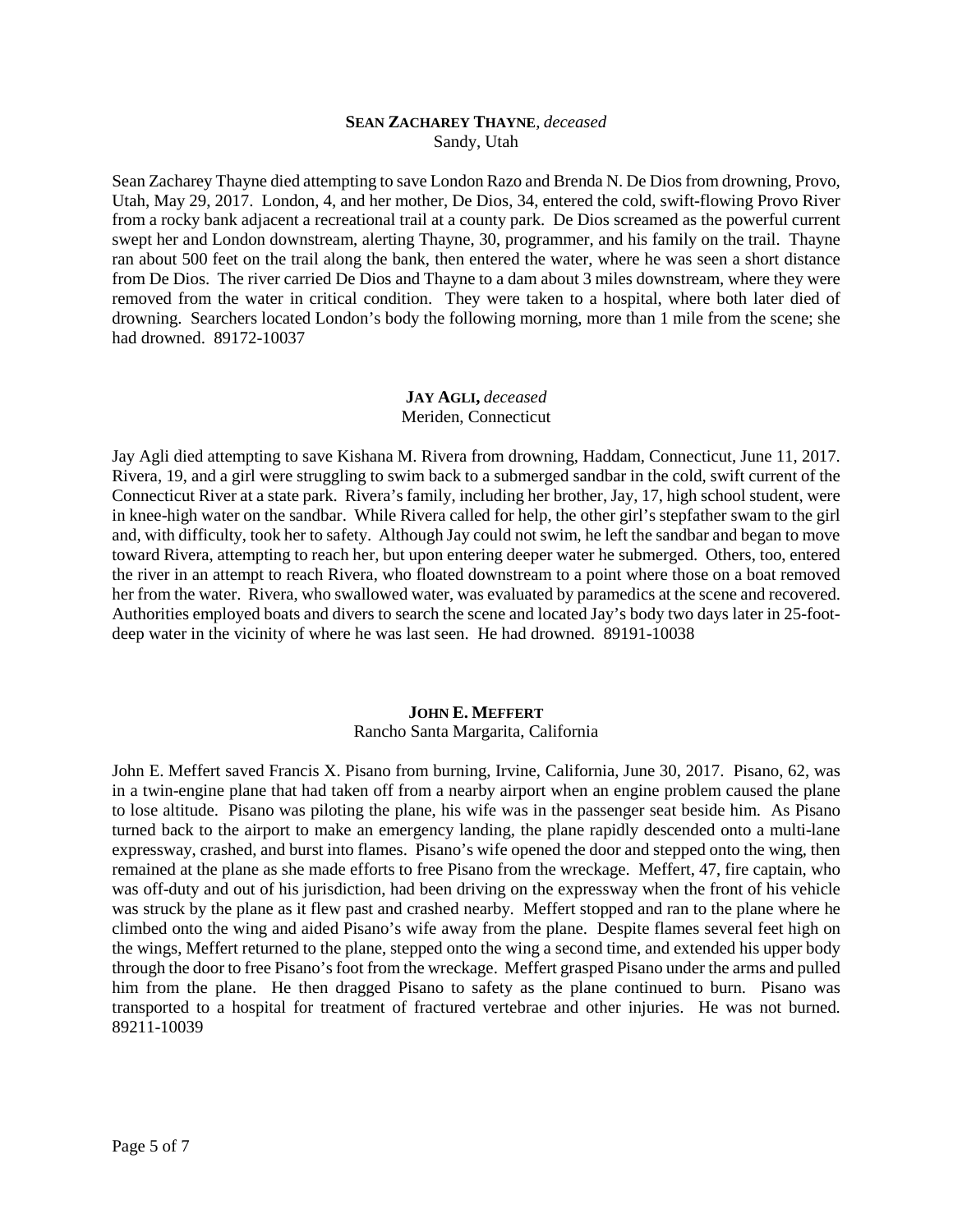# **JASON A. SIGELOW,** *deceased* Rochester, New York **PHILIP RUSSELL ORZECH** West Hartford, Connecticut

Jason A. Sigelow and Philip Russell Orzech helped to save Jose Cruz-Gonzalez from drowning, Irondequoit, New York, August 19, 2017, Sigelow drowning as a result of his actions. Jose, 9, student, was swimming with his 10-year-old brother in Lake Ontario when a current carried them into deep, rough water adjacent a jetty, and they called for help. Sigelow, 39, caterer, who was on the beach, entered the water and swam to Jose, grasping him. Jose's brother swam back to shore. Sigelow and Jose submerged at least once and became separated as Jose floundered and yelled in distress. Observing Jose's plight from atop the jetty, Orzech, 56, sales executive, entered the water and swam about 150 feet from the jetty to Jose, where he calmed him and towed him toward the jetty. A woman who arrived in a boat assisted with getting Jose to the jetty. A man who accompanied her recovered Sigelow, who was unconscious, from the water. First responders were unable to revive Sigelow, who had drowned. Jose and his brother were evaluated at a hospital then released. 89345-10040/89396-10041

## **RONALD W. MANNING** Bogalusa, Louisiana

Ronald W. Manning saved Bridget D. Stogner and Brittany R. Purvis from burning, Bogalusa, Louisiana, July 14, 2017. Stogner, 34, and Purvis, 30, were in the front seats of a sedan that left a rural road and came to rest on its passenger side at the edge of a wooded area. Its front end caught fire. Manning, 68, deputy sheriff, was on duty and working for his department nearby when he saw smoke and responded to the accident scene. Seeing flames and hearing screams for help, he brought a small fire extinguisher from his vehicle and emptied it on the fire that issued from the engine compartment. Unable to extinguish the fire, Manning retrieved a hammer from his vehicle and used it to break out an opening in the sedan's rear windshield. Inside the car, Stogner had crawled to the rear windshield. Manning, partially entering the vehicle despite the front-end flames, grasped her arms and pulled her through the opening. Manning then fully entered the vehicle through the opening and knelt on the rear, passenger-side door. He extended his arms out and told Purvis to grasp his arms; she did so. He grasped her arms and backed toward the rear windshield, then exited through the opening as he removed her from the vehicle. Flames grew to engulf the front passenger compartment. Stogner suffered smoke inhalation and a cut to her head. 89253-10042